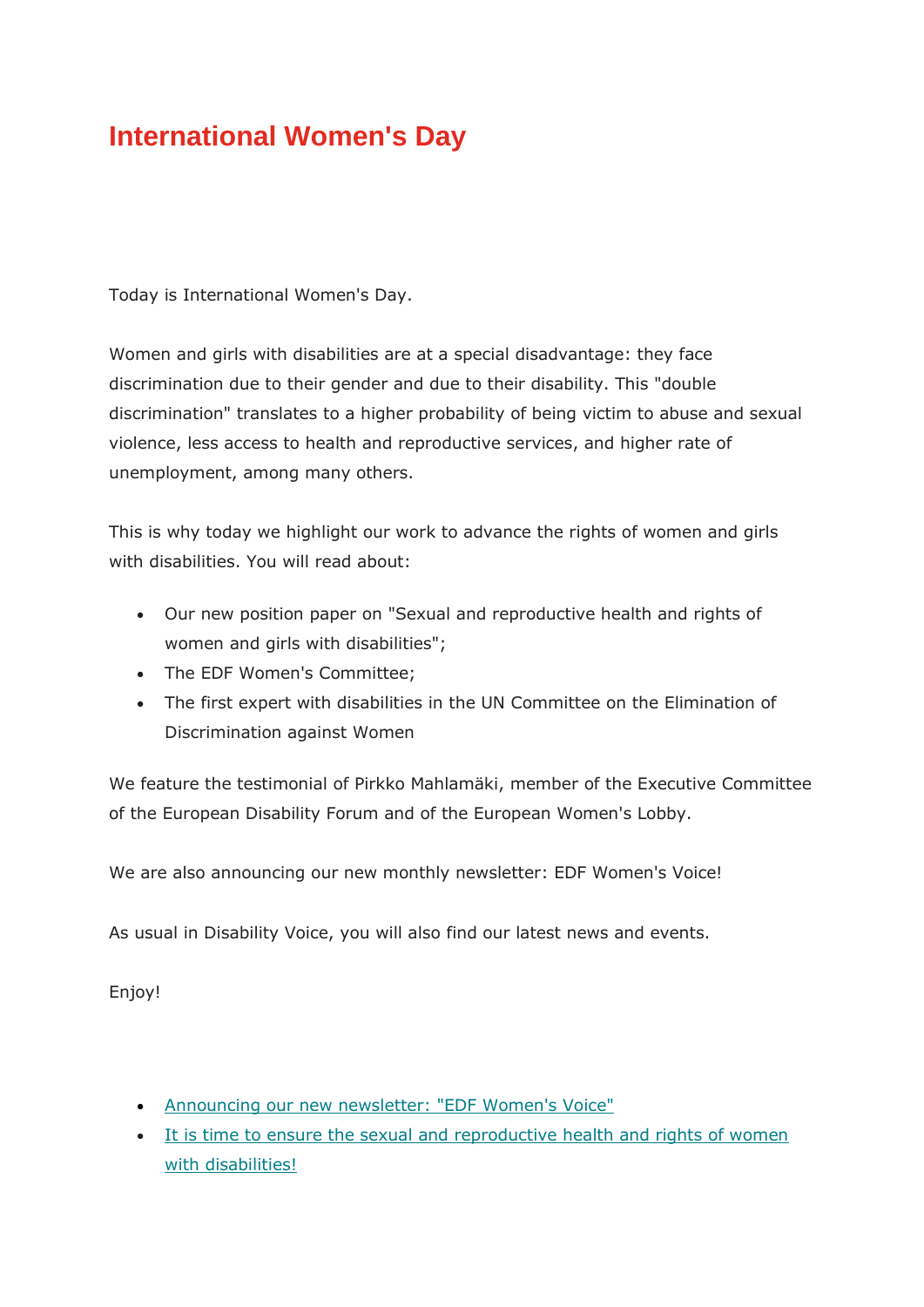- [What is the EDF Women's Committee?](mailbox://C:/Users/Stefano/AppData/Roaming/Thunderbird/Profiles/t4erf3qo.default/Mail/pop3.superando-1.it/Inbox?number=2673513541#mctoc3)
- [Ana Peláez Narváez: UN Committee on the Elimination of Discrimination](mailbox://C:/Users/Stefano/AppData/Roaming/Thunderbird/Profiles/t4erf3qo.default/Mail/pop3.superando-1.it/Inbox?number=2673513541#mctoc4)  [against Women.](mailbox://C:/Users/Stefano/AppData/Roaming/Thunderbird/Profiles/t4erf3qo.default/Mail/pop3.superando-1.it/Inbox?number=2673513541#mctoc4)
- . ["We can only make a difference if we are involved".](mailbox://C:/Users/Stefano/AppData/Roaming/Thunderbird/Profiles/t4erf3qo.default/Mail/pop3.superando-1.it/Inbox?number=2673513541#mctoc5)
- [Save-the-date](mailbox://C:/Users/Stefano/AppData/Roaming/Thunderbird/Profiles/t4erf3qo.default/Mail/pop3.superando-1.it/Inbox?number=2673513541#mctoc6)
- [News](mailbox://C:/Users/Stefano/AppData/Roaming/Thunderbird/Profiles/t4erf3qo.default/Mail/pop3.superando-1.it/Inbox?number=2673513541#mctoc7)

## **Announcing our new newsletter: "EDF Women's Voice"**



We are launching a monthly newsletter with updates on our work on the rights of women with disabilities.

[Sign up here for the EDF Women's Voice newsletter.](https://edf-feph.us9.list-manage.com/track/click?u=865a5bbea1086c57a41cc876d&id=49e0f464eb&e=8154ce811c)

First issue will be out next week.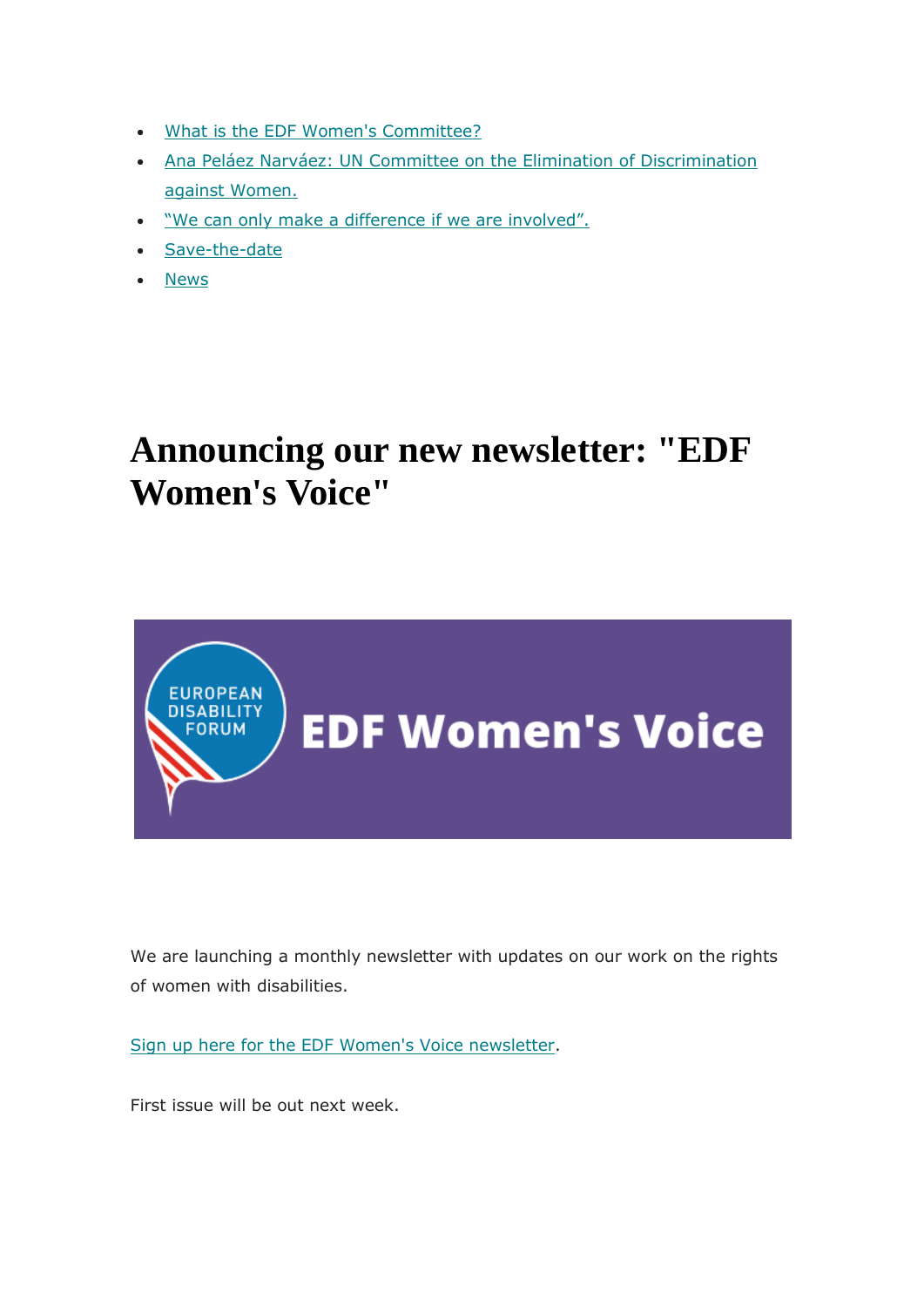## **It is time to ensure the sexual and reproductive health and rights of women with disabilities!**

Women and girls with disabilities have always been considered by society either has non-sexual or too sexual. They have been considered unfit to live with a partner and be a mother. Their sexual and reproductive health has been neglected.

This is not only wrong, it also leaves women and girls with disabilities more vulnerable to sexual abuse, violence, unwanted pregnancies and sexually-transmitted diseases.

This is why EDF is launching today the position paper "**Sexual and reproductive health and rights of women and girls with disabilities**". The paper highlights:

- Women's decisions on their own bodies are personal and private. No one should interfere on the autonomous choices of women with disabilities.
- States need to ensure that women with disabilities are well informed about their rights. All decisions should be taken with their fully informed and prior consent.
- The above applies also to abortion. States should decriminalise abortion in all circumstances and legalise it in a manner that fully respects the autonomy of women with disabilities.
- States need to assure the end all forms of discrimination and abuse. This includes forced sterilisation, forced abortion, forced contraception, female genital mutilation and incest.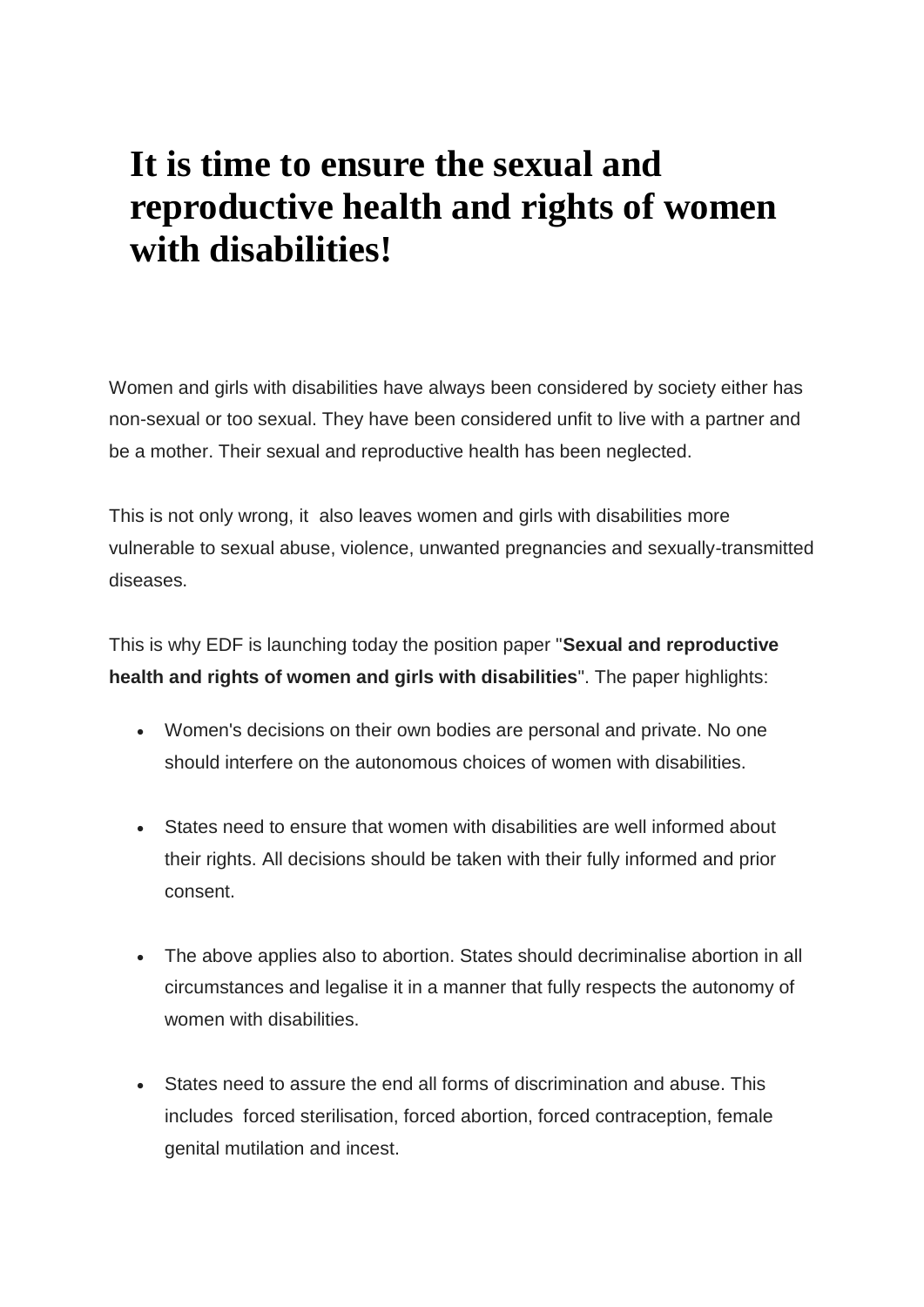- States need to ensure that all women with disabilities have full access to justice.
- States need to assure that all women with disabilities have access to proper sexual and reproductive healthcare and education.

[Position paper in English in](https://edf-feph.us9.list-manage.com/track/click?u=865a5bbea1086c57a41cc876d&id=4d8ba15ac7&e=8154ce811c) [PDF](https://edf-feph.us9.list-manage.com/track/click?u=865a5bbea1086c57a41cc876d&id=4d8ba15ac7&e=8154ce811c) | [Position paper in English in Word](https://edf-feph.us9.list-manage.com/track/click?u=865a5bbea1086c57a41cc876d&id=fd5faff856&e=8154ce811c) [Position Paper in Spanish in PDF](https://edf-feph.us9.list-manage.com/track/click?u=865a5bbea1086c57a41cc876d&id=d5e3411460&e=8154ce811c) | [Position Paper in Spanish in Word](https://edf-feph.us9.list-manage.com/track/click?u=865a5bbea1086c57a41cc876d&id=10214bd2b5&e=8154ce811c) [Position paper in French in PDF](https://edf-feph.us9.list-manage.com/track/click?u=865a5bbea1086c57a41cc876d&id=dd2bb82f84&e=8154ce811c) | [Position paper in French in Word](https://edf-feph.us9.list-manage.com/track/click?u=865a5bbea1086c57a41cc876d&id=822eae1d96&e=8154ce811c) [Position paper in Italian in PDF](https://edf-feph.us9.list-manage.com/track/click?u=865a5bbea1086c57a41cc876d&id=8061059e61&e=8154ce811c) | [Position paper in French in Word](https://edf-feph.us9.list-manage.com/track/click?u=865a5bbea1086c57a41cc876d&id=aafaa6482f&e=8154ce811c)

## **What is the EDF Women's Committee?**

The Women's Committee is a group of 10 experts that assures that the needs, rights and perspectives of women with disabilities are represented in all our work. It also works on including the rights of women with disabilities in the wider women rights' movement.

Some examples of the Committee's work include:

- The position paper announced above.
- The report on ending forced sterilisation against women and girls with [disabilities](https://edf-feph.us9.list-manage.com/track/click?u=865a5bbea1086c57a41cc876d&id=05142625f4&e=8154ce811c)
- A campaign that led to the election of Pirkko Mahlamäki to the Executive Committee of the European Women's Lobby.
- Active support to the campaign to elect Ana Peláez Narváez as an expert of the UN Committee on the Elimination of Discrimination against Women.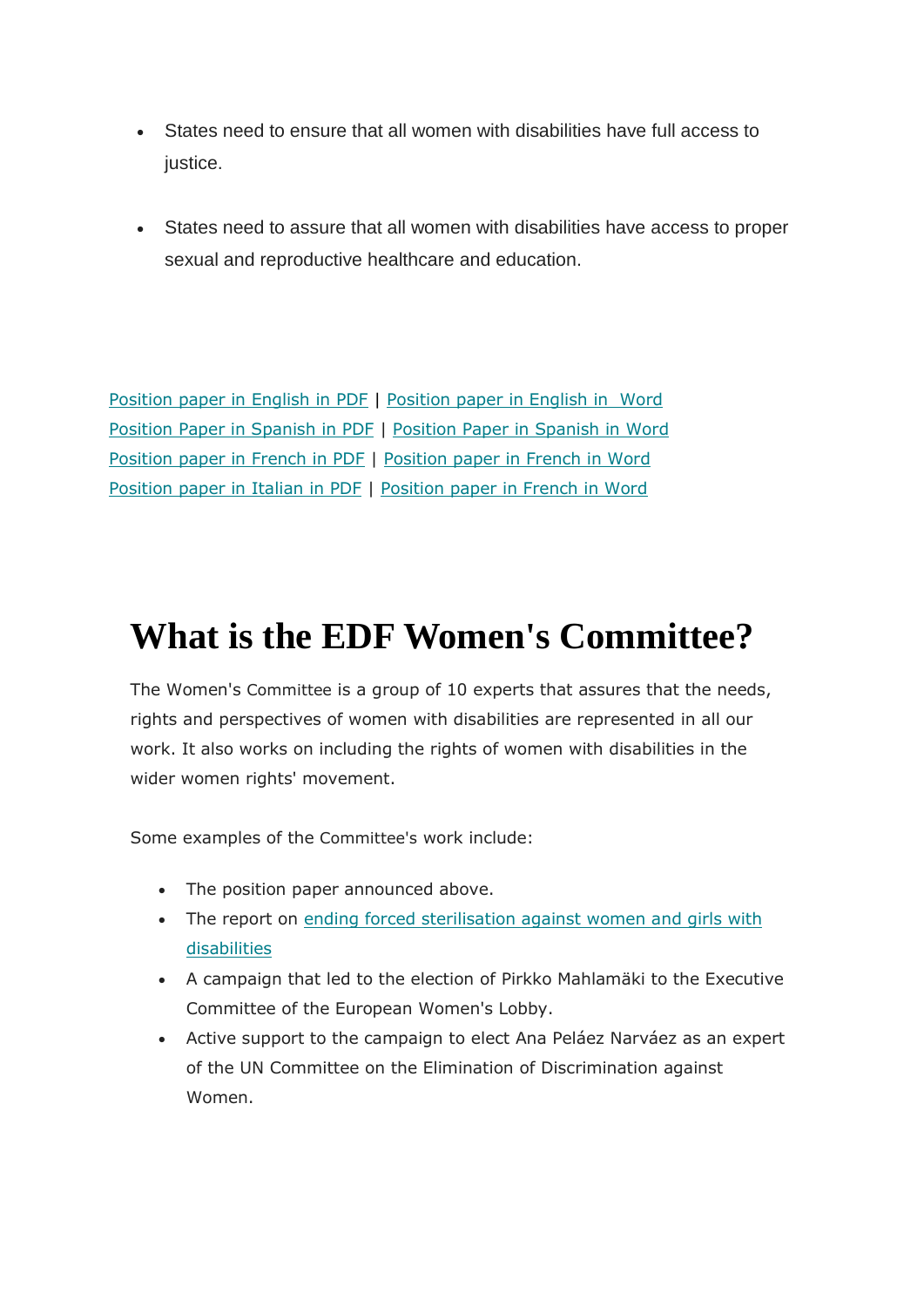The 10 members are:

- Ana Pelaez Chair
- Jenny Nilson
- Claire Desaint
- Luminita Calderas
- Monique Post
- Luisella Bosisio Fazzi
- Foteini Zafeirpoulou
- Sanja Tarczay
- Guadalupe Morales Cano
- Pirkko Mahlamäki
- Zara Todd

To know more about their work, sign up to the EDF Women's Voice newsletter!



## **Ana Peláez Narváez: UN Committee on**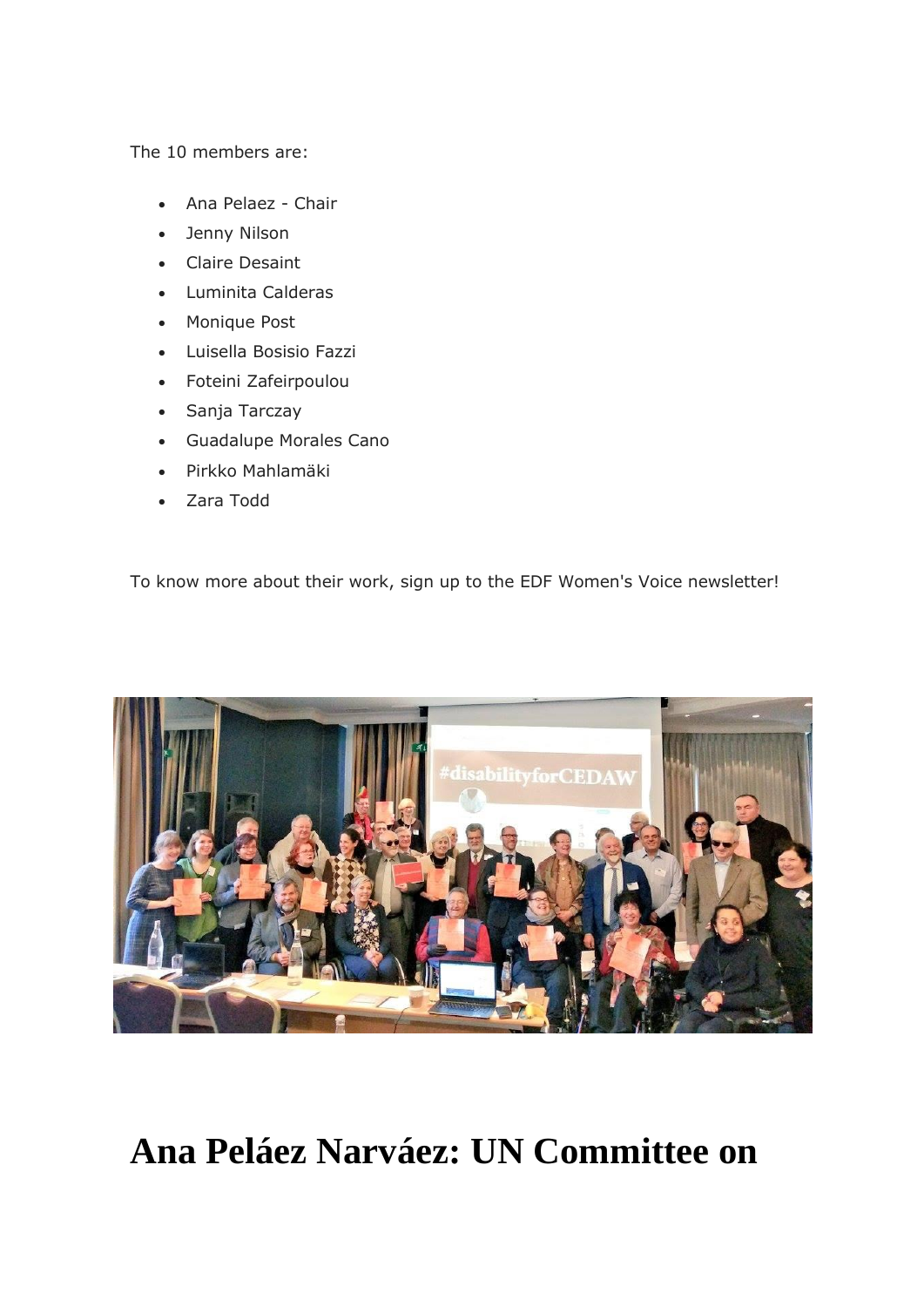# **the Elimination of Discrimination against Women.**

The UN Committee on the Elimination of Discrimination against Women is a group of 23 experts on women's issues from around the world. They are tasked with analysing the progress of countries (State Parties) in [eliminating discrimination against woman.](https://edf-feph.us9.list-manage.com/track/click?u=865a5bbea1086c57a41cc876d&id=9d0b1041d4&e=8154ce811c)

Our Vice-President, Ana Peláez Narváez was elected last May to be an expert in this Committee. She is the first expert with disabilities to be elected to this Committee in its 37 years!



Ana's term started in January 2019 and the first session of the Committee took place last week.

You can read more about Ana's campaign #DisabilityForCEDAW here

You can learn more about the Committee here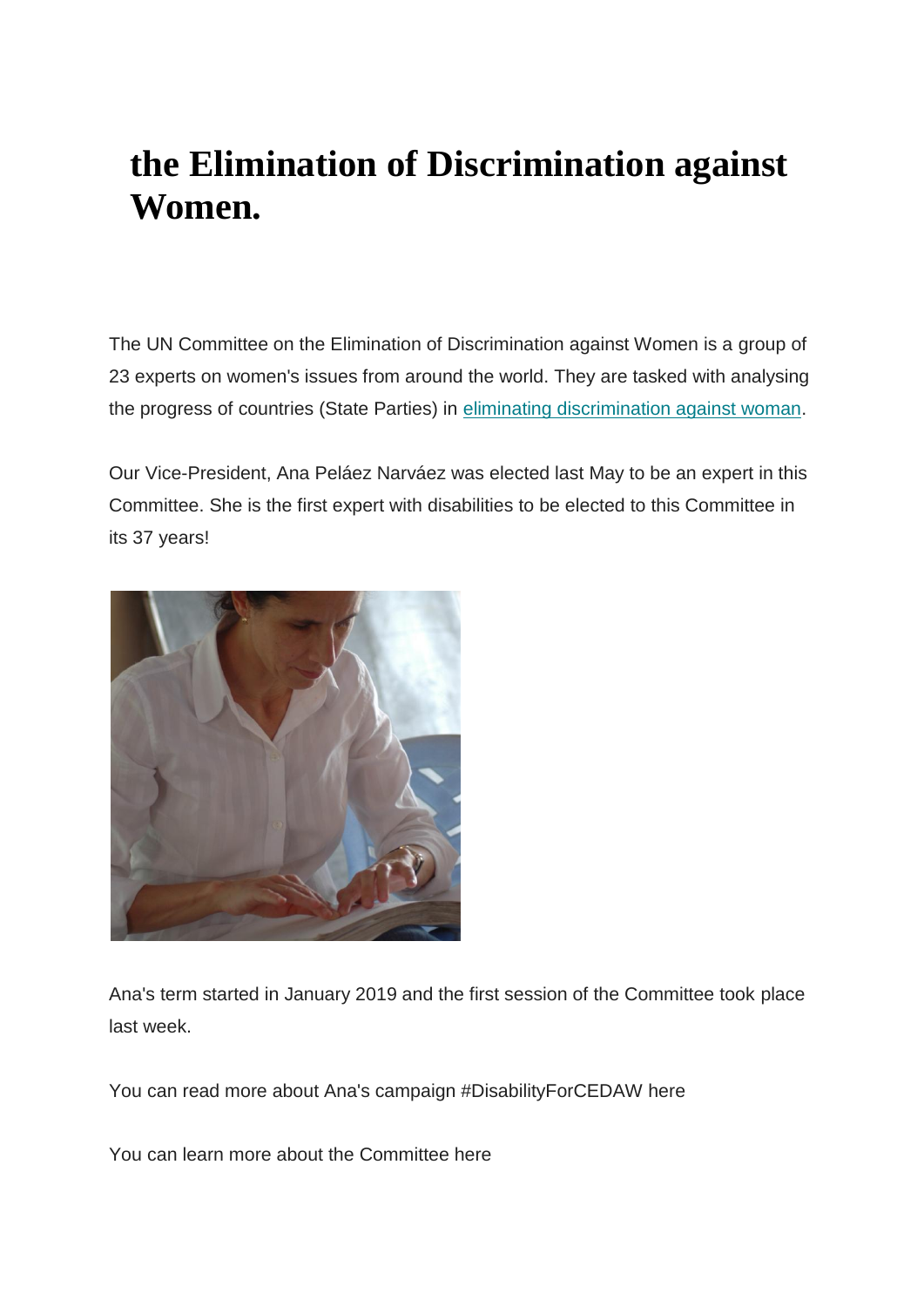Finally, our human rights officer, Marine Uldry, [live tweeted the review of the United](https://edf-feph.us9.list-manage.com/track/click?u=865a5bbea1086c57a41cc876d&id=c0362edcc7&e=8154ce811c)  [Kingdom](https://edf-feph.us9.list-manage.com/track/click?u=865a5bbea1086c57a41cc876d&id=c0362edcc7&e=8154ce811c) by the Committee.

# **"We can only make a difference if we are involved".**

Testimonial of Pirkko Mahlamäki, Executive Committee of the European Disability Forum and of the European Women's Lobby



I have a very concrete example of discrimination of women with disabilities: screening for breast cancer. Women with disabilities have an increased risk of not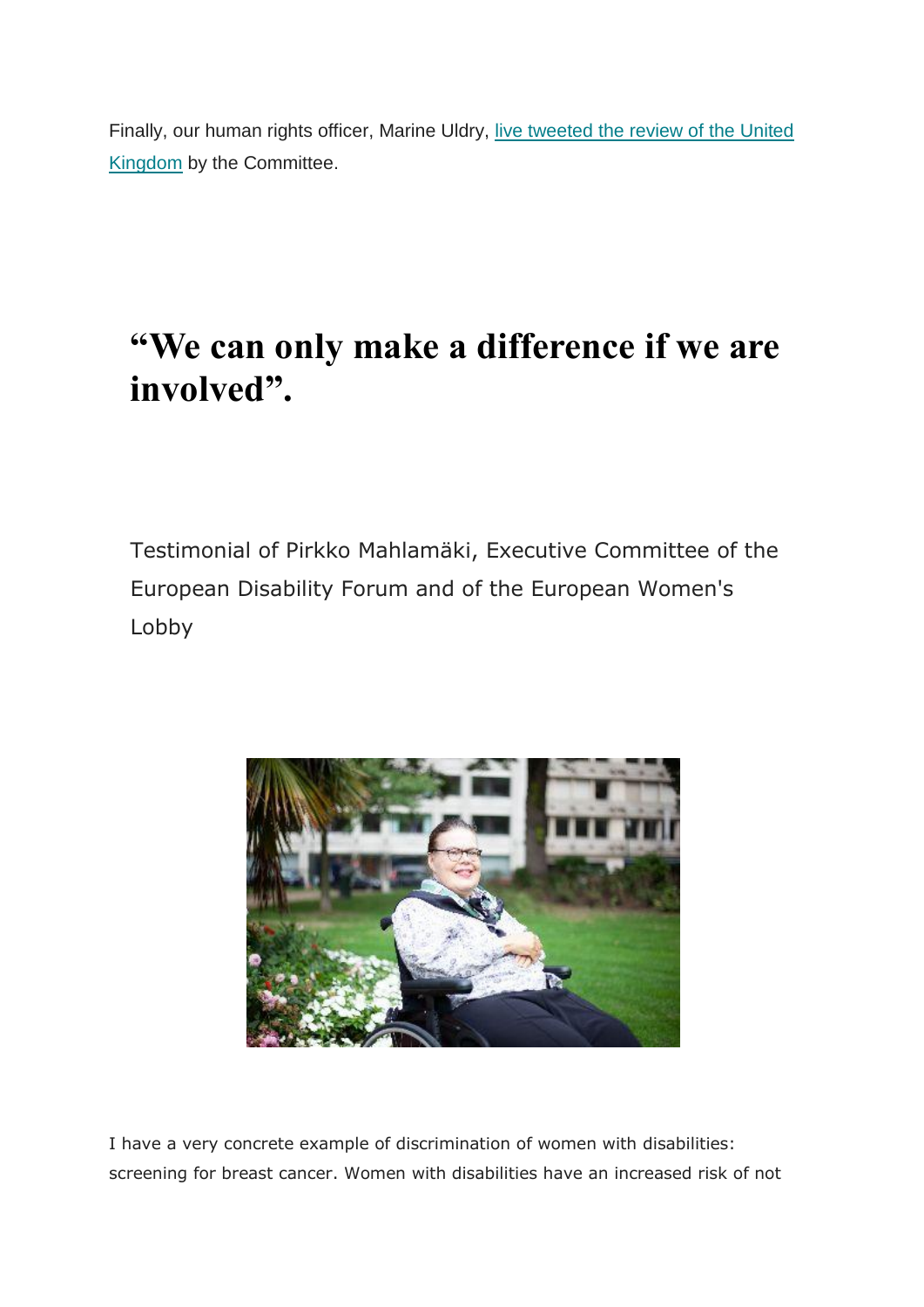surviving breast cancer because they often do not have access to regular screenings – therefore, the cancer is diagnosed at a later stage. Early detection improves chances of surviving cancer. This is the reason why screenings and other preventive measures need to be accessible for all.

I was telling this to my doctor and he warned me that I, too, have not had regular check-ups or screening. I never had realised that! I think, subconsciously, I was put off by it because I thought it would inaccessible for me. This is an example of how ingrained discrimination is, even in me.

Employment is also another example: I was talking with a friend about her job interview and she told me that she was almost happy when the interviewer asked her if she was planning to have children.

Asking this question during recruitment interview is illegal in Finland – it is a form of pregnancy discrimination – but she was happy because **the question meant that the employer saw her as a woman and not only a person with disabilities**. It felt very conflicting, being happy about being discriminated in a way that is far too familiar to women.

#### **Finland**

In Finland, one of the most burning issues for women with disabilities is poverty. After years of austerity, the cost of living is increasing but social benefits such as unemployment support, are being reduced. This affects especially women with disabilities, since they are more likely to be unemployed than men.

Other big issue is care. The care services in Finland are increasingly being privatized, and the cost is the main deciding factor. This results in much less services with worse quality. It is a big problem for women with disabilities – worse services increase the risk of negligence and abuse.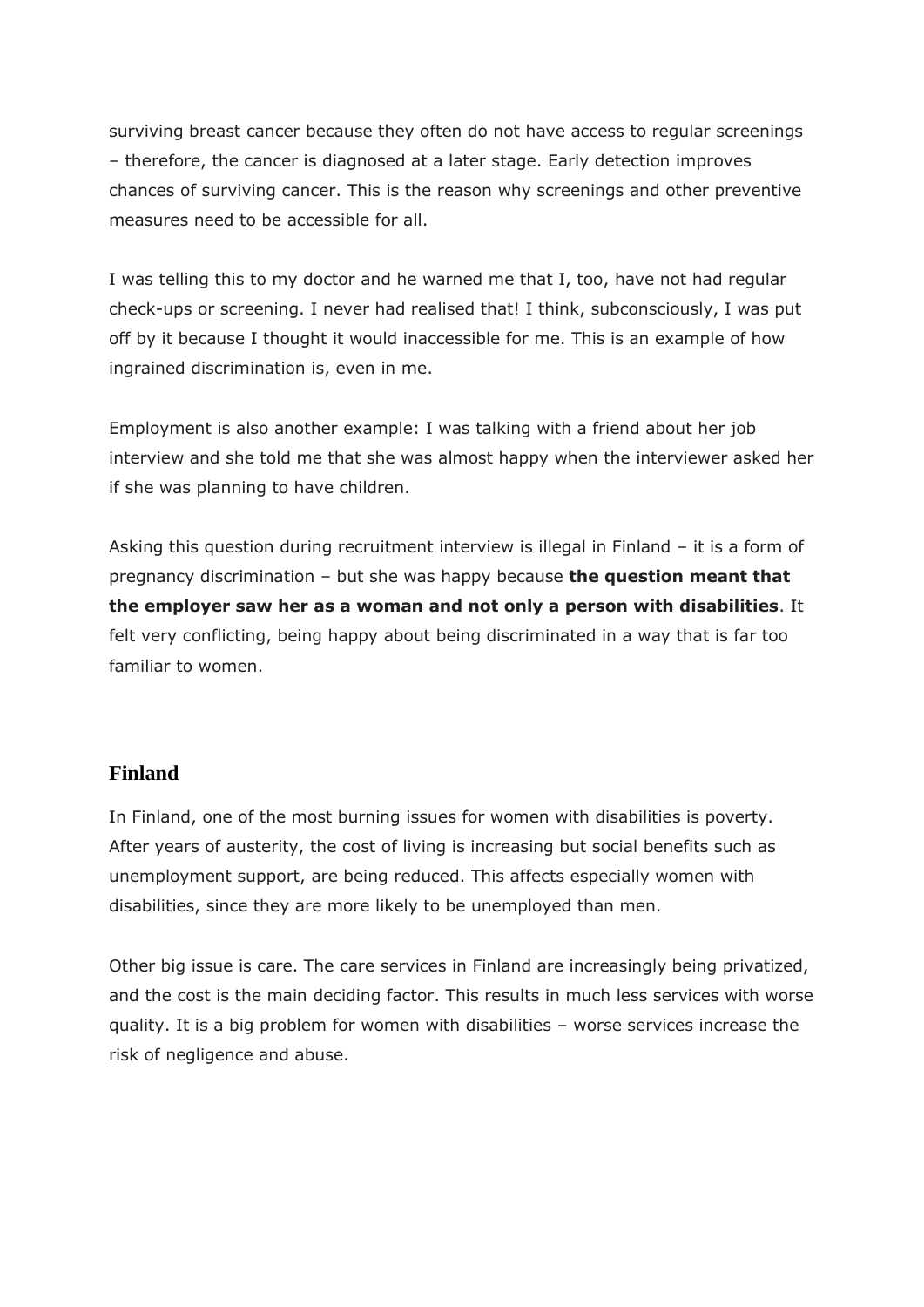

#### **Women's movement**

I am in the Executive Committee of the European Women's Lobby (an organisation for women's rights), where I work to promote diversity and inclusion. It's very important that the women's movement include minorities, and we need to assure that the feminist discussion spaces are accessible, and that information is easier to understand. We are working on a position paper about this issue to inform European feminist movements.

I am also assuring that the EDF Women's Committee is heard. Our Women Committee does a very good work and really brings a lot to the European's Women Lobby. A lot of what I say and do at the European Women's Lobby meetings is informed and inspired by our Women's Committee.

We still need to make advances though: we must remind the women's movements that we are active citizens, that we are rights holders. That we are not just "carereceivers", we are even unrecognized care givers especially in older households! That's why I think national movements should follow our example and cooperate more. Both movements need to make the meetings more accessible and easier to understand – **because we can only make a difference if we are involved**.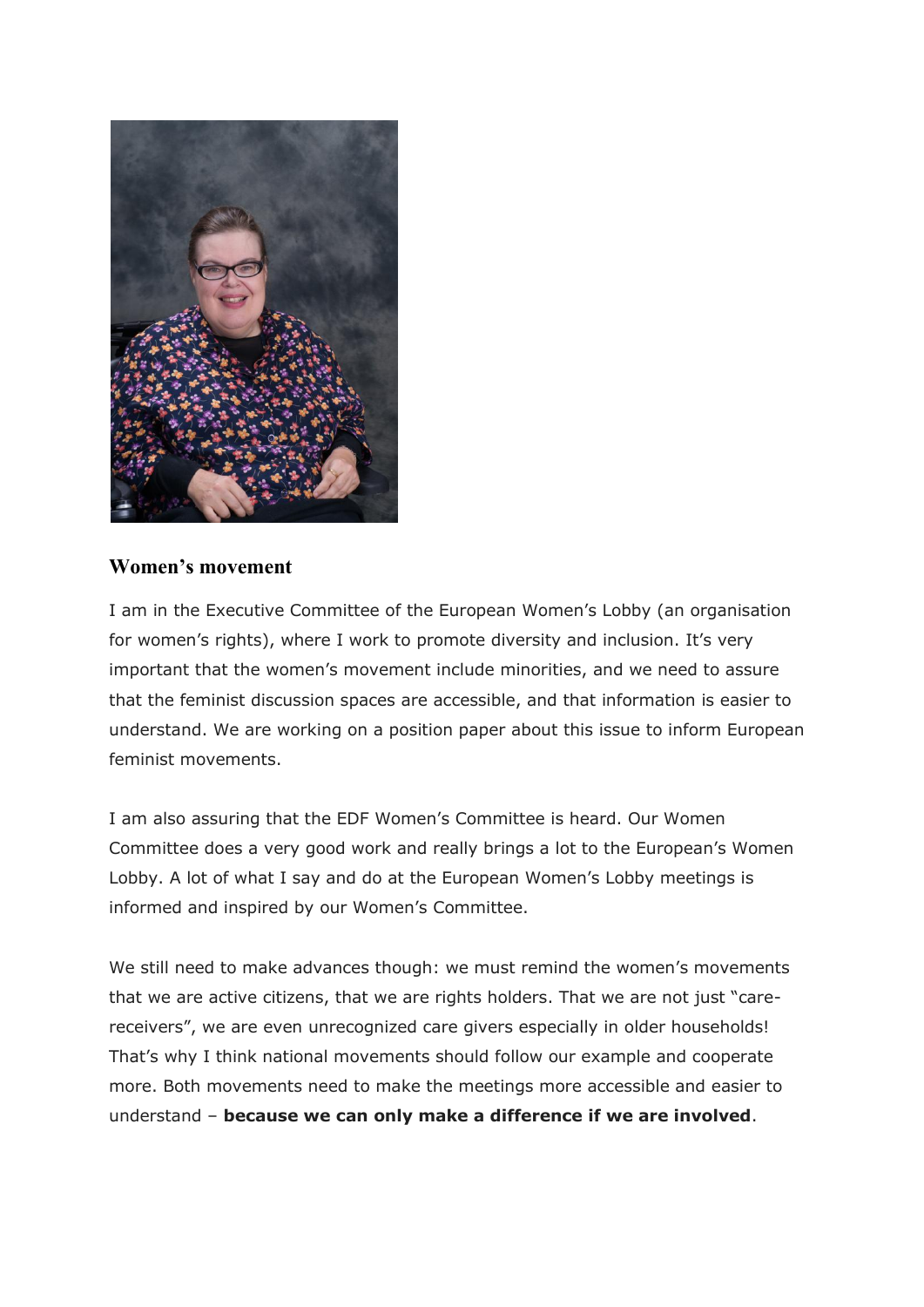# **Save-the-date**

- **10 - 15 March, Tirana (Albania):** European Association of Service Providers for Persons with Disabilities ['Building an Inclusive School for all' training](https://edf-feph.us9.list-manage.com/track/click?u=865a5bbea1086c57a41cc876d&id=d20b45c3c1&e=8154ce811c)  [course](https://edf-feph.us9.list-manage.com/track/click?u=865a5bbea1086c57a41cc876d&id=d20b45c3c1&e=8154ce811c)
- **18 March, Brussels (Belgium):** Disability Intergroup event [EU Disability](https://edf-feph.us9.list-manage.com/track/click?u=865a5bbea1086c57a41cc876d&id=e5c2e8414d&e=8154ce811c)  [Parking Card](https://edf-feph.us9.list-manage.com/track/click?u=865a5bbea1086c57a41cc876d&id=e5c2e8414d&e=8154ce811c)
- **20 March, Brussels (Belgium)**: Joint Intergroup event Combatting racism/discrimination: Evaluating 2014-2019 and recommendations for 2019- 2024
- **21- 22 March, Brussels (Belgium)**: European Association of Service Providers for Persons with Disabilities [Ageing and Disability Conference](https://edf-feph.us9.list-manage.com/track/click?u=865a5bbea1086c57a41cc876d&id=9f9f92f774&e=8154ce811c)
- **23 - 24 March, Bucharest (Romania):** European Disability Forum Board meeting, including Your Rights in the EU workshop for Romanian participants and European Conference on Employment of Youth with Disabilities
- **25 March, Brussels (Belgium):** European Network of Independent Living: ["The Present and the Future of Personal Assistance in Europe"](https://edf-feph.us9.list-manage.com/track/click?u=865a5bbea1086c57a41cc876d&id=f0230d13e9&e=8154ce811c)
- **25 - 26 March, Trier (Germany):** Academy of European Law: Seminar for legal practitioners - [Employment and Social Protection of Persons with](https://edf-feph.us9.list-manage.com/track/click?u=865a5bbea1086c57a41cc876d&id=5442b5115d&e=8154ce811c)  **[Disabilities](https://edf-feph.us9.list-manage.com/track/click?u=865a5bbea1086c57a41cc876d&id=5442b5115d&e=8154ce811c)**
- **25 - 30 March, Tallin (Estonia):** [European Guide Dog Federation Conference](https://edf-feph.us9.list-manage.com/track/click?u=865a5bbea1086c57a41cc876d&id=ecc147af8f&e=8154ce811c)

## **April**

 **11-12 April, Brussels (Belgium)**: [Connecting with Microsoft EU Accessibility](https://edf-feph.us9.list-manage.com/track/click?u=865a5bbea1086c57a41cc876d&id=dceb4db726&e=8154ce811c)  **[Summit](https://edf-feph.us9.list-manage.com/track/click?u=865a5bbea1086c57a41cc876d&id=dceb4db726&e=8154ce811c)**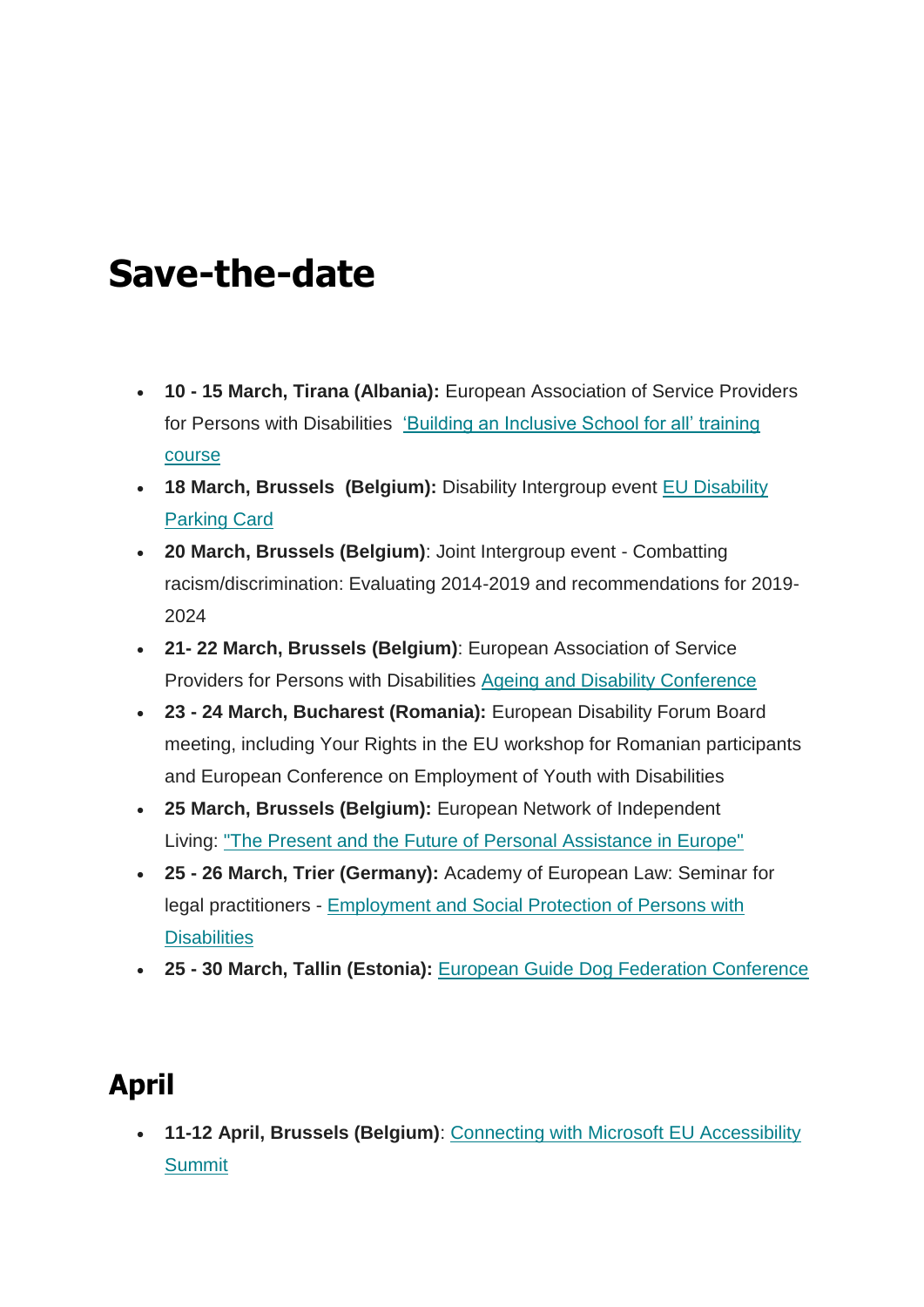## **May**

- **6 - 7 May, Trier (Germany):** Seminar for policy practitioners on EU Disability Law and the UNCRPD
- **13 May, Brussels (Belgium)**: Work Forum on the implementation of the UN Convention on the Rights of Persons with Disabilities in the EU and its Member States
- **14 May, Brussels (Belgium)**: European Union High Level Group on Disability
- **16 - 17 May, Bucharest (Romania):** European Association of Service Providers for Persons with Disabilities: 'Investing in [Social Services, Investing](https://edf-feph.us9.list-manage.com/track/click?u=865a5bbea1086c57a41cc876d&id=79e377278e&e=8154ce811c)  [in People'](https://edf-feph.us9.list-manage.com/track/click?u=865a5bbea1086c57a41cc876d&id=79e377278e&e=8154ce811c)
- **23 - 25 May, Barcelona (Spain)**: [European Association for Mental Health in](https://edf-feph.us9.list-manage.com/track/click?u=865a5bbea1086c57a41cc876d&id=fe4677dabb&e=8154ce811c)  [Intellectual Disability:12th International Congress](https://edf-feph.us9.list-manage.com/track/click?u=865a5bbea1086c57a41cc876d&id=fe4677dabb&e=8154ce811c)

## **June**

- **1 - 2 June, Brussels (Belgium)**: EDF Annual General Assembly
- **5 - 7 June, Vilnius (Lithuania)**: Inclusion Europe event on [Europe in Action](https://edf-feph.us9.list-manage.com/track/click?u=865a5bbea1086c57a41cc876d&id=745e509452&e=8154ce811c)[making decisions, living independently.](https://edf-feph.us9.list-manage.com/track/click?u=865a5bbea1086c57a41cc876d&id=745e509452&e=8154ce811c)
- **5 - 7 June, Trier (Germany)**: Academy of European Law [seminar](https://edf-feph.us9.list-manage.com/track/click?u=865a5bbea1086c57a41cc876d&id=5b83851224&e=8154ce811c) for members of the judiciary - [Access to Justice for Persons with Disabilities](https://edf-feph.us9.list-manage.com/track/click?u=865a5bbea1086c57a41cc876d&id=5b83851224&e=8154ce811c)
- **11 - 13 June, New York (USA)**: The 12th Session of the conference of States Parties to the CRPD
- **25 June, Brussels (Belgium):** Workshop by the Fundamental Rights Agency (FRA) and Social Platform on the EU's future research and innovation policy

## **September**

- **13 15 September, Nice (France):** [Autism-Europe's 12](https://edf-feph.us9.list-manage.com/track/click?u=865a5bbea1086c57a41cc876d&id=dbfb7938e4&e=8154ce811c)<sup>th</sup> International [Congress 2019](https://edf-feph.us9.list-manage.com/track/click?u=865a5bbea1086c57a41cc876d&id=dbfb7938e4&e=8154ce811c)
- **16 - 17 September, Trier (Germany):** Seminar for members of the judiciary-[Applying EU Anti-Discrimination Law](https://edf-feph.us9.list-manage.com/track/click?u=865a5bbea1086c57a41cc876d&id=b84e6a0e9f&e=8154ce811c)
- **18 - 20 September, Graz (Austria):** Inclusion Europe event on [Hear our](https://edf-feph.us9.list-manage.com/track/click?u=865a5bbea1086c57a41cc876d&id=cb60a8771d&e=8154ce811c)  [Voices](https://edf-feph.us9.list-manage.com/track/click?u=865a5bbea1086c57a41cc876d&id=cb60a8771d&e=8154ce811c)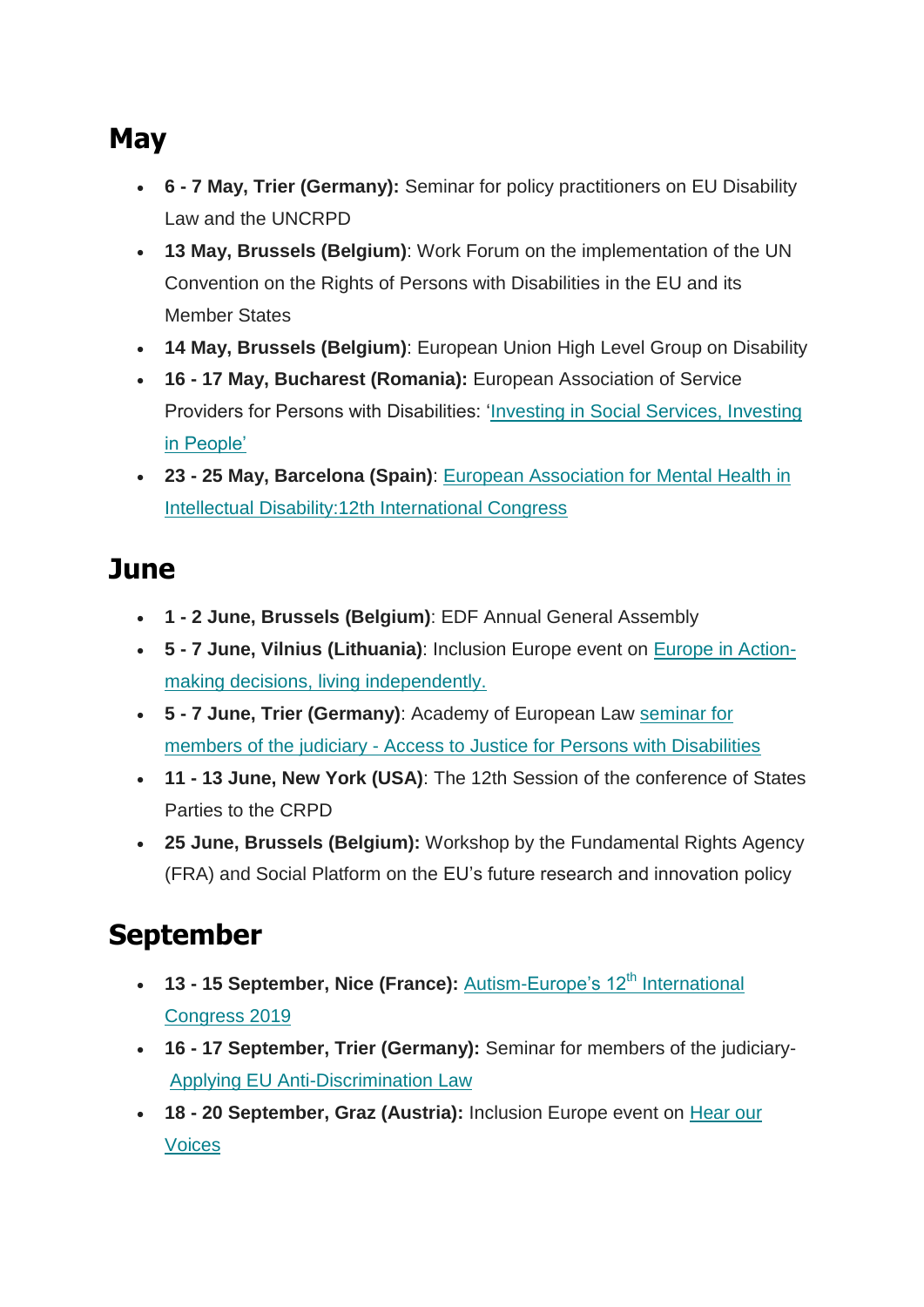#### **October**

- **1 - 3 October, Brussels (Belgium):** 9th European Network on Independent Living [Freedom Drive](https://edf-feph.us9.list-manage.com/track/click?u=865a5bbea1086c57a41cc876d&id=6d4e5d512b&e=8154ce811c)
- **3 - 4 October, Helsinki (Finland)**: European Association of Service Providers for Persons with Disabilities - Conference on ['Developing a Quality Workforce](https://edf-feph.us9.list-manage.com/track/click?u=865a5bbea1086c57a41cc876d&id=1a61141381&e=8154ce811c)  [in Disability Services: emerging needs and opportunities'](https://edf-feph.us9.list-manage.com/track/click?u=865a5bbea1086c57a41cc876d&id=1a61141381&e=8154ce811c)
- **24 - 25 October, Trier (Germany)**: Seminar for legal practitioners [Applying](https://edf-feph.us9.list-manage.com/track/click?u=865a5bbea1086c57a41cc876d&id=f145381a12&e=8154ce811c)  [EU Anti-Discrimination Law](https://edf-feph.us9.list-manage.com/track/click?u=865a5bbea1086c57a41cc876d&id=f145381a12&e=8154ce811c)

## **November**

- **8 - 10 November, Helsinki (Finland):** EDF Board meeting
- **13 - 15 November, Sofia (Bulgaria)**: Seminar for members of the judiciary [Access to Justice for Persons with Disabilities](https://edf-feph.us9.list-manage.com/track/click?u=865a5bbea1086c57a41cc876d&id=76b3b3bac0&e=8154ce811c)
- **28 - 29 November, Brussels (Belgium):** The European Day of Persons with Disabilities (EDPD)

## **News**



#### [Why 500,000 disabled people won't](https://edf-feph.us9.list-manage.com/track/click?u=865a5bbea1086c57a41cc876d&id=34387636f7&e=8154ce811c)  [get to vote in May](https://edf-feph.us9.list-manage.com/track/click?u=865a5bbea1086c57a41cc876d&id=34387636f7&e=8154ce811c)

Between 23 and 26 May, hundreds of millions of Europeans will [head to the polls](https://edf-feph.us9.list-manage.com/track/click?u=865a5bbea1086c57a41cc876d&id=13d8c78646&e=8154ce811c) to elect the next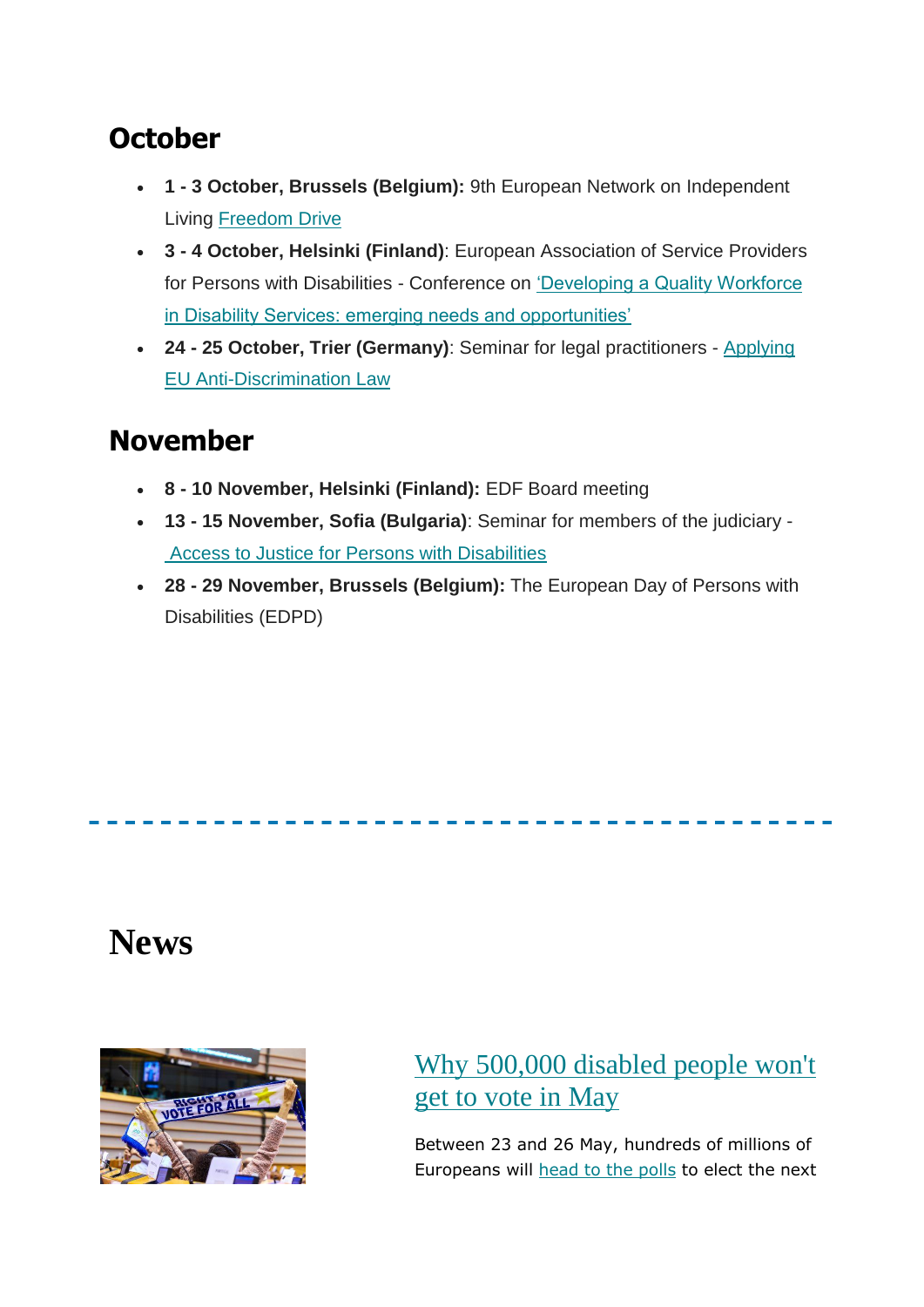members of the European Parliament.

Yet, around 500,000 persons with disabilities will not be able to join them.

Read the [opinion article of the Director of the](https://edf-feph.us9.list-manage.com/track/click?u=865a5bbea1086c57a41cc876d&id=7b25c1ddde&e=8154ce811c) EU [Fundamental Rights Agency.](https://edf-feph.us9.list-manage.com/track/click?u=865a5bbea1086c57a41cc876d&id=7b25c1ddde&e=8154ce811c)

#### [Council of Europe: Romania needs](https://edf-feph.us9.list-manage.com/track/click?u=865a5bbea1086c57a41cc876d&id=e6f7c527cf&e=8154ce811c)  [to protect the rights of persons with](https://edf-feph.us9.list-manage.com/track/click?u=865a5bbea1086c57a41cc876d&id=e6f7c527cf&e=8154ce811c)  [disabilities](https://edf-feph.us9.list-manage.com/track/click?u=865a5bbea1086c57a41cc876d&id=e6f7c527cf&e=8154ce811c)

Commissioner Mijatović is particularly concerned about the underfunding of the social care system for adults and children with disabilities.

The Commissioner also calls on the authorities to repeal the current legislation which allows the involuntary placement of persons with disabilities in closed institutions.

Read the [report of the Commissioner's visit to](https://edf-feph.us9.list-manage.com/track/click?u=865a5bbea1086c57a41cc876d&id=9a7c56d179&e=8154ce811c)  [Romania.](https://edf-feph.us9.list-manage.com/track/click?u=865a5bbea1086c57a41cc876d&id=9a7c56d179&e=8154ce811c)



[Ms Catherine Trautmann donates](https://edf-feph.us9.list-manage.com/track/click?u=865a5bbea1086c57a41cc876d&id=80e8629d69&e=8154ce811c)  [European Railway Award to the](https://edf-feph.us9.list-manage.com/track/click?u=865a5bbea1086c57a41cc876d&id=80e8629d69&e=8154ce811c)  [European Disability Forum](https://edf-feph.us9.list-manage.com/track/click?u=865a5bbea1086c57a41cc876d&id=80e8629d69&e=8154ce811c)

The European Railway Award 2019 was presented to Catherine Trautmann for her lifelong dedication and support to advancing rail transport locally and on European scale.

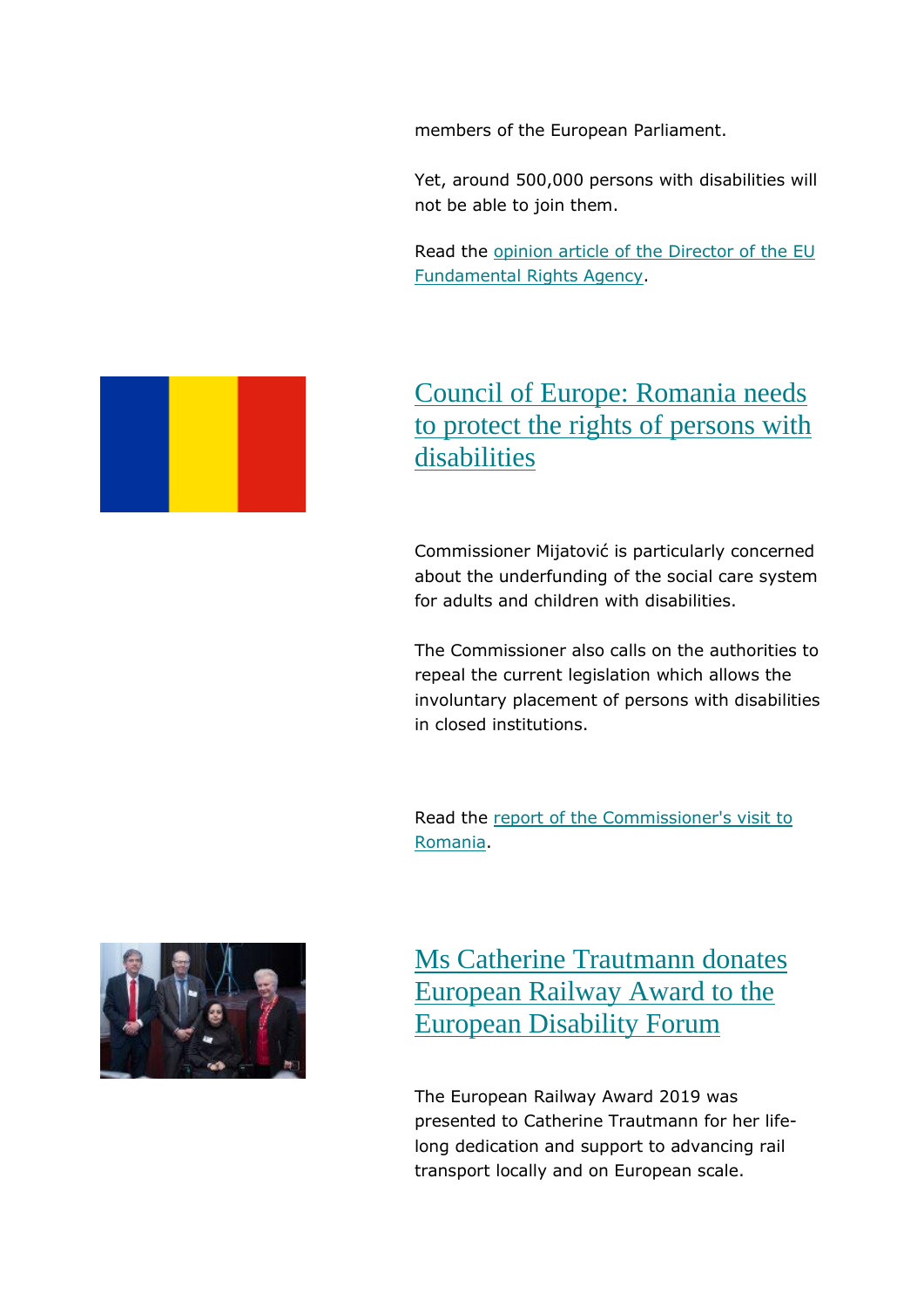The ex-Minister and ex-MEP donated the prize money of the award to us! We will use it to create a database documenting discrimination in transports.

Read more about [Ms Trautmann and the Award.](https://edf-feph.us9.list-manage.com/track/click?u=865a5bbea1086c57a41cc876d&id=85cab6f05f&e=8154ce811c)



The European Disability Forum launched the pledge "EU for Disability Rights".

This document is aimed at candidates in the European Parliament elections. It asks them to commit to advance the rights of over 80 million EU citizens with disabilities by, among others, joining the Disability Intergroup of the European Parliament.

[Ask your candidate to sign the pledge.](https://edf-feph.us9.list-manage.com/track/click?u=865a5bbea1086c57a41cc876d&id=2a575406b4&e=8154ce811c)



#### [Voter of Europe -](https://edf-feph.us9.list-manage.com/track/click?u=865a5bbea1086c57a41cc876d&id=c577ad93e2&e=8154ce811c) Thibault [Appelmans -](https://edf-feph.us9.list-manage.com/track/click?u=865a5bbea1086c57a41cc876d&id=c577ad93e2&e=8154ce811c) Belgium

"I am involved in a political party and am also part of the Executive Committee of Inclusion Belgium – an association for persons with intellectual disabilities – so, of course I wanted to vote in Belgium's local elections. But my letter never arrived.'